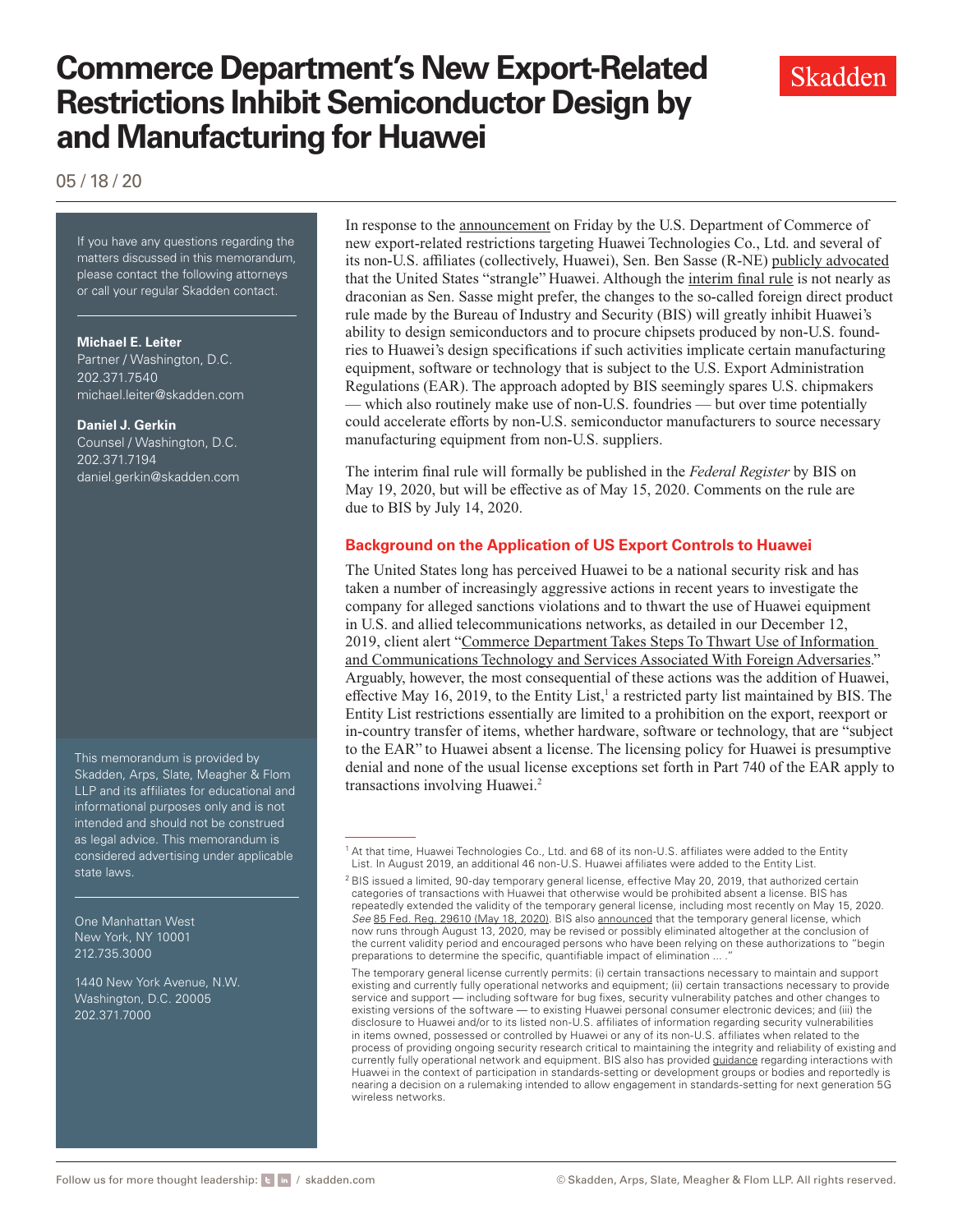## **Commerce Department's New Export-Related Restrictions Inhibit Semiconductor Design by and Manufacturing for Huawei**

For an item to be "subject to the EAR" it generally must be: (i) of U.S. origin, wherever it might be located; (ii) physically present in the United States; (iii) developed or manufactured outside the United States and incorporate a greater than *de minimis* percentage by value of controlled U.S.-origin content (the so-called *de minimis* rule);<sup>3</sup> or (iv) developed or manufactured outside the United States based on national security-controlled U.S.-origin technology or software (the so-called foreign direct product rule) or within a plant or major component of a plant that is a direct product of national security-controlled U.S.-origin technology or software.

While the appearance of Huawei on the Entity List effectively stanched the flow of U.S.-origin items to Huawei, many suppliers to Huawei rely upon globally dispersed supply chains. As a consequence, the correct application of the *de minimis* and foreign direct product rules to items manufactured or developed outside the United States resulted in determinations that certain items to be supplied to Huawei were not, in fact, subject to the EAR and, therefore, were beyond the jurisdictional reach of the Entity List restrictions.

For several months, BIS has been rumored to be considering changes to both the *de minimis* and foreign direct product rules to close what erroneously were being characterized as loopholes in the application of U.S. export controls to Huawei. The May 15, 2020, interim final rule represents the first step in that direction, but it may not be the last.

### **Interim Final Rule Strategically Targets Huawei, While Minimizing Collateral Damage**

Using a two-pronged approach, the interim final rule broadens the scope of the foreign direct product rule with respect to Huawei by capturing within the scope of the EAR:

- i. items that are produced or developed by Huawei that are derived from certain technology or software that are subject to the EAR; and
- ii. items that are produced or developed by non-U.S. entities (a) using certain manufacturing and test equipment that is derived from certain technology or software that are subject to the EAR, and (b) that are based on technology or software produced or developed by Huawei.

Specifically, the interim final rule adds a footnote to Supplement No. 1 to Part 744 of the EAR (the Entity List), which, as detailed below, draws two new categories of foreign-produced or -developed items within the scope of the EAR and imposes a license requirement on the export from abroad, reexport or in-country transfer of such items when there is "knowledge"<sup>4</sup> that the items are destined for a listed entity with this footnote designation in the license requirement column of the Entity List. Each of the Huawei entities appearing on the Entity List now carry this designation.

**The First Prong.** The first category of items that now are subject to the EAR and require a license to be supplied to Huawei are those that: (i) are produced or developed by Huawei; and (ii) are the direct products of certain technology or software pertaining to integrated circuits and microprocessors, digital computers and telecommunications equipment that are subject to the EAR.5

To illustrate the practical effects of this prong of the rule, BIS explained that "if an entity with a footnote 1 designation on the Entity List produces or develops an integrated circuit design utilizing specified Category 3, 4 or 5 'technology' or 'software' such as Electronic Design Automation software, whether the 'technology' or 'software' is U.S.-origin or foreign-produced and made subject to the EAR pursuant to the de minimis or foreign-produced direct product rule, that foreign-produced integrated circuit design is subject to the EAR." In the case of Huawei, this integrated circuit design would require a license to be shared with another listed Huawei entity. Presumably, if Huawei possessed the requisite manufacturing capabilities, any items manufactured by Huawei that are the direct products of specified technology or software that is subject to the EAR also would be treated as subject to the EAR.

<sup>3</sup> The *de minimis* threshold for non-embargoed countries, such as China, is 25%. For purposes of applying the so-called *de minimis* rule, the term "controlled U.S.-origin content" means content that itself would require an export license to be exported to the end destination (*e.g*., China) based on its export classification, *i.e*., its Export Control Classification Number (ECCN). ECCNs are five-digit alphanumeric designators that are compiled into the Commerce Control List.

 $4$  For purposes of the EAR: "Knowledge of a circumstance (the term may be a variant, such as 'know,' 'reason to know,' or 'reason to believe') includes not only positive knowledge that the circumstance exists or is substantially certain to occur, but also an awareness of a high probability of its existence or future occurrence. Such awareness is inferred from evidence of the conscious disregard of facts known to a person and is also inferred from a person's willful avoidance of facts."

<sup>&</sup>lt;sup>5</sup> Specifically, the items produced or developed by Huawei must be the direct product of: (i) technology or software subject to the EAR and specified in ECCNs 3E001, 3E002, 3E003, 4E001, 5E001, 3D001, 4D001 or 5D001; (ii) technology subject to the EAR and specified in ECCNs 3E991, 4E992, 4E993 or 5E991; or (iii) software subject to the EAR and specified in ECCNs 3D991, 4D993, 4D994 or 5D991.